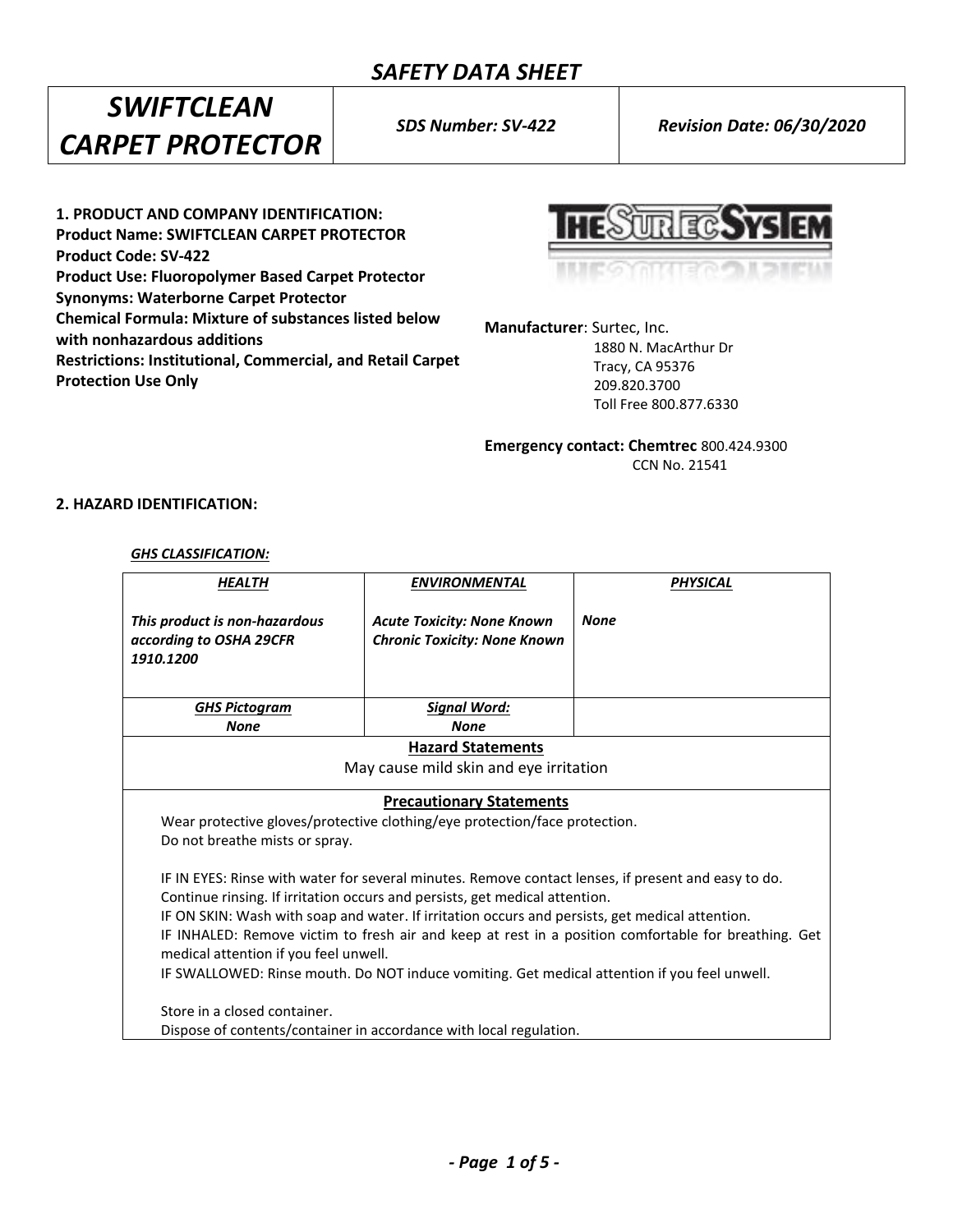# *SWIFTCLEAN CARPET PROTECTOR*

# **3. COMPOSITION/INFORMATION ON INGREDIENTS:**

| <b>INGREDIENT</b>                                                 | CAS NO.             | <b>PERCENT</b> | <b>HAZARDOUS</b> |  |
|-------------------------------------------------------------------|---------------------|----------------|------------------|--|
| FLUORINATED ACRYLIC POLYMER                                       | <b>TRADE SECRET</b> | $4 - 6%$       | NO               |  |
| ACRYLIC POLYMER                                                   | <b>TRADE SECRET</b> | $1 - 3%$       | NO               |  |
| HEXYLENE GLYCOL                                                   | 107-41-5            | 0.1~1%         | <b>YES</b>       |  |
| ANIONIC POLYMER                                                   | <b>TRADE SECRET</b> | $0.1 - 1\%$    | YES              |  |
| Exact Percentages are being withheld as trade secret information. |                     |                |                  |  |

#### **4. FIRST-AID MEASURES:**

*Eye Contact:* Rinse with water for several minutes. Remove contact lenses, if present and easy to do. Continue rinsing. If irritation occurs and persists, get medical attention.

*Skin Contact:* Wash with soap and water. If irritation occurs and persists, get medical attention.

*Inhalation:* Remove victim to fresh air and keep at rest in a position comfortable for breathing. Get medical attention if you feel unwell.

*Ingestion:* Rinse mouth. Do NOT induce vomiting. Get medical attention if you feel unwell.

#### **5. FIRE-FIGHTING MEASURES:**

*Fire Extinguishing media:* Use water spray dry chemical, carbon dioxide or regular foam. Move containers away from fire area if can be done without risk.

*Hazards during fire-fighting:*

Containers may rupture when exposed to extreme heat.

#### *Protective equipment for fire-fighting:*

Wear NFPA-approved self-contained breathing apparatus, helmet, hood, boots and gloves.

# **6. ACCIDENTAL RELEASE MEASURES:**

#### *Personal precautions:*

Use recommended personal protective clothing and equipment. To prevent slipping, do not walk through spilled material.

#### *Environmental precautions:*

Follow all Federal, State and Local regulations when storing and disposing of substances. Do not allow material to run off of work area, and material should be absorbed, collected and disposed of in accordance with regulations. Keep product from entering storm drains. Consult local and federal guidelines for proper disposal of these materials.

#### *Cleanup:*

*- For small amounts of released material:* Mop or vacuum up then transfer to suitable container for disposal. - *For large amounts of released material:* Dike around spilled material to contain. Spilled material may be mopped or vacuumed up, then transferred to plastic containers for disposal.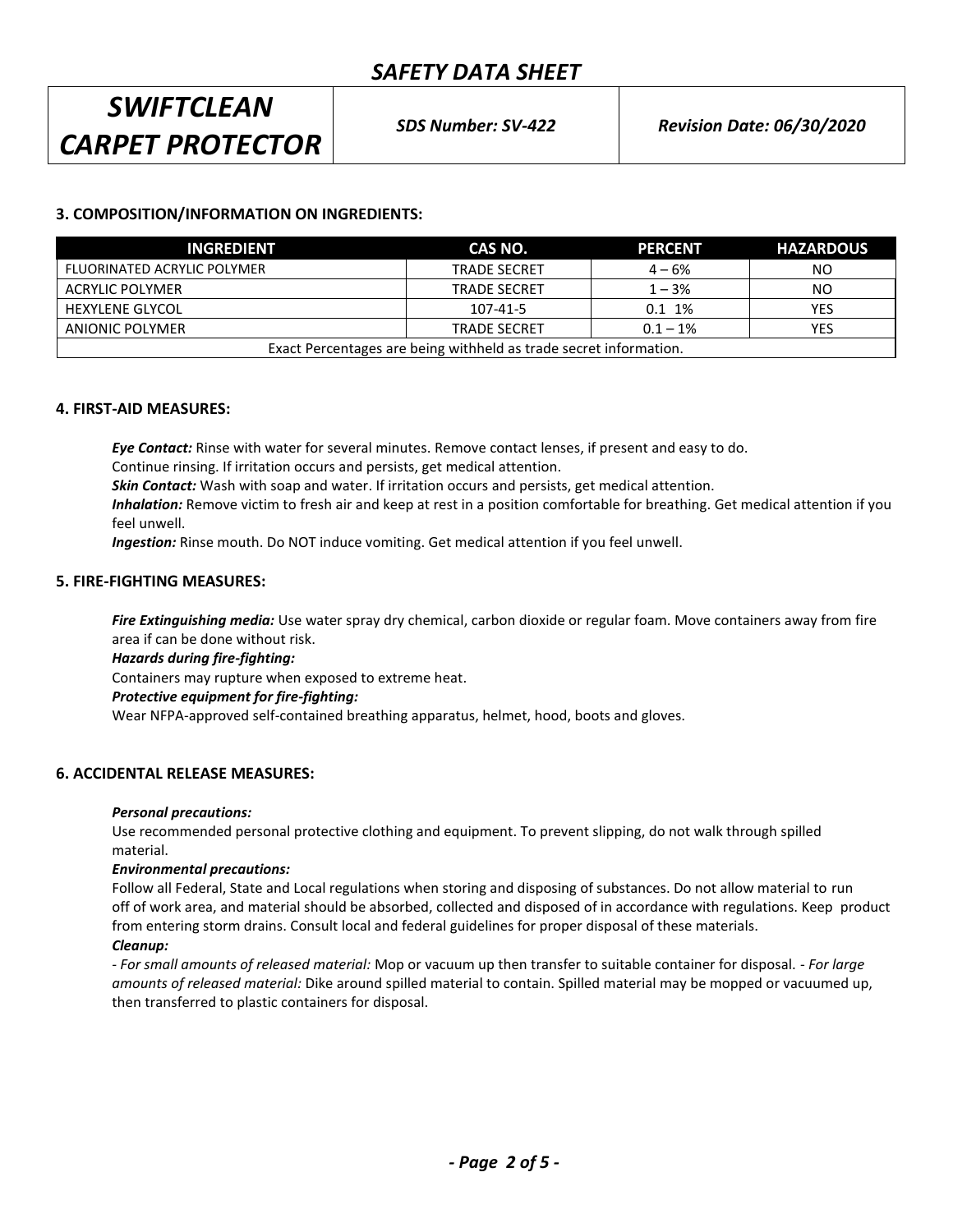*SWIFTCLEAN CARPET PROTECTOR*

*SDS Number: SV-422 Revision Date: 06/30/2020*

# **7. HANDLING and STORAGE:**

#### *Handling:*

**General advice -** No specific measures are necessary provided product and recommended protective clothing/equipment are used correctly. Do not mix with other chemicals. This is a commercial product, not intended for home use. Keep out of reach of children.

#### *Storage:*

**General advice -** Protect against physical damage. Store in tightly closed containers in a cool, well ventilated area. Do not allow product to freeze.

*Shelf Life:*

12 months

#### **8. EXPOSURE CONTROLS and PERSONAL PROTECTION:**

#### *Advice on system design:*

Provide local exhaust ventilation to control vapors for published exposure limits.

#### *Personal protective equipment (HMIS rating 'B'):*

**Eye protection**: Wear safety glasses with side shields or safety goggles to prevent exposure or full-face shield if splash hazard exists.

**Skin protection**: Chemical-resistant gloves. Wear appropriate protective clothing to prevent possible skin contact.

**Respiratory protection**: Do not breathe mists or sprays. Use proper NIOSH-OSHA respirator if exposure limits are exceeded or ventilation is inadequate.

**General safety and hygiene measures**: Exercise stringent hygiene practices to minimize exposure.

If contact occurs, wash any body part with soap and water immediately. Wash hands after use, and before eating, drinking or smoking.

#### *Other protective measures:*

Nearby running water on the job site is necessary, should an accident occur.

#### *Exposure Guidelines:*

None

# **9. PHYSICAL and CHEMICAL PROPERTIES:**

| Appearance:                 | Off-White Opaque Liquid  | Flash Point:                     | None                     |
|-----------------------------|--------------------------|----------------------------------|--------------------------|
| Odor:                       | Mild                     | Upper/Lower Flammability Limits: | No information available |
| pH value:                   | $8.0 + (-0.25)$          | Relative Density (water):        | 1.03                     |
| Specific gravity:           | $1.03$ (H2O = 1)         | Auto-Ignition Temperature:       | No information available |
| Solidification temperature: | No information available | Decomposition temperature:       | No information available |
| Freezing/Melting point:     | 32 °F (0 °C)             | <b>Partition Coefficient</b>     | No information available |
| Boiling point:              | 212°F (100 °C)           | Odor Threshold                   | No information available |
| Vapor density:              | No information available | Viscosity:                       | $< 10$ cps.              |
| Vapor pressure:             | No information available | <b>Partition Coefficient</b>     | No information available |
| <b>Evaporation Rate:</b>    | No information available | Solubility in water:             | Miscible                 |
| Regulatory VOC: < 0.1%      |                          |                                  |                          |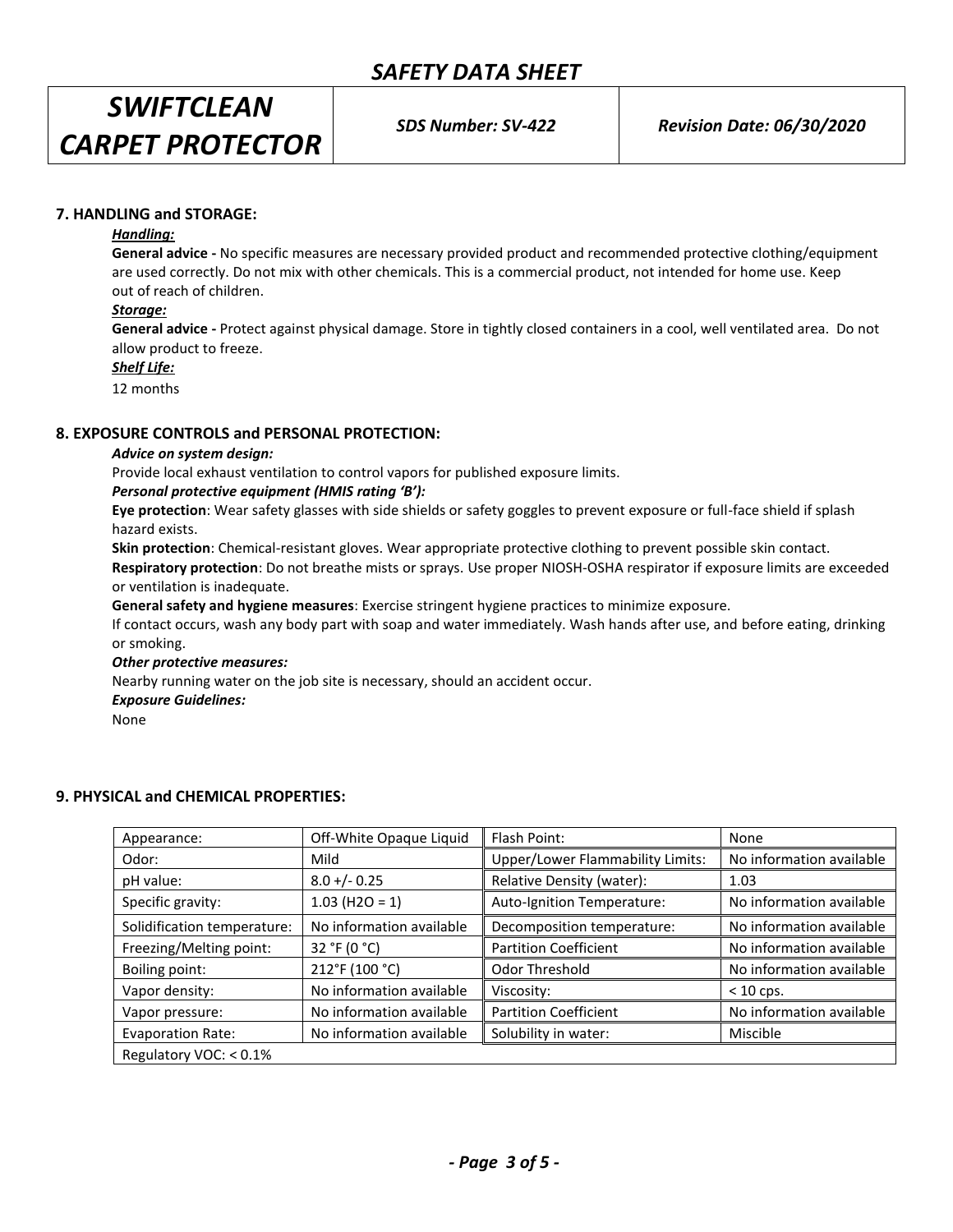*SWIFTCLEAN CARPET PROTECTOR*

*SDS Number: SV-422 Revision Date: 06/30/2020*

# **10. STABILITY and REACTIVITY:**

*Conditions to avoid:* Freezing. Excessive heat or flame. *Substances to avoid:* Strong oxidizing agents, acids and bases. *Hazardous reactions:* Product is chemically stable under normal conditions of use and storage. *Decomposition or By-products:* In fire conditions: Hydrogen fluoride, carbon monoxide (CO), carbon dioxide (CO2).

# **11. TOXICOLOGY INFORMATION:**

#### *Acute Toxicity (Symptoms):*

**Oral:** Ingestion may cause nausea, vomiting, and diarrhea. **Eye irritation:** Mild irritation, redness and tearing. **Skin irritation:** Mild irritation and redness. **Inhalation:** May cause minor irritation to the respiratory tract. **Sensitization:** Skin: N/A. Respiratory: N/A

*Chronic Toxicity:* **Other information:** No carcinogenic substances as defined by IARC, NTP and/or OSHA.

#### **12. ECOLOGICAL INFORMATION:**

*Biodegradation:* Test method: Unspecified Analysis method: Unspecified Degree of elimination: Not Established

#### *Environmental toxicity:*

Acute and prolonged toxicity to fish: Not Established Toxicity to microorganisms: Not Established Other ecotoxicological advice: Not Established

### **13. DISPOSAL CONSIDERATIONS:**

*Waste disposal of substance:* Dispose of in accordance with all Federal, State and Local regulations when storing and disposing of substances. It is the waste generator's responsibility to determine if a particular waste is hazardous under RCRA (EPA regulations for hazardous waste).

*Container disposal:* Dispose of in a licensed facility in accordance with local regulations.

*RCRA:*

Unspecified.

#### **14. TRANSPORTATION INFORMATION:**

**DOT: Proper Shipping Name:** COMPOUND CLEANING LIQUID (NON-HAZARDOUS)

# **15. REGULATORY INFORMATION:**

*Federal Regulations:* **Registration status:** TSCA, US: All components are listed or exempt. **SARA hazard category (EPCRA 311/312):** Acute health hazard

*- Page 4 of 5 -*